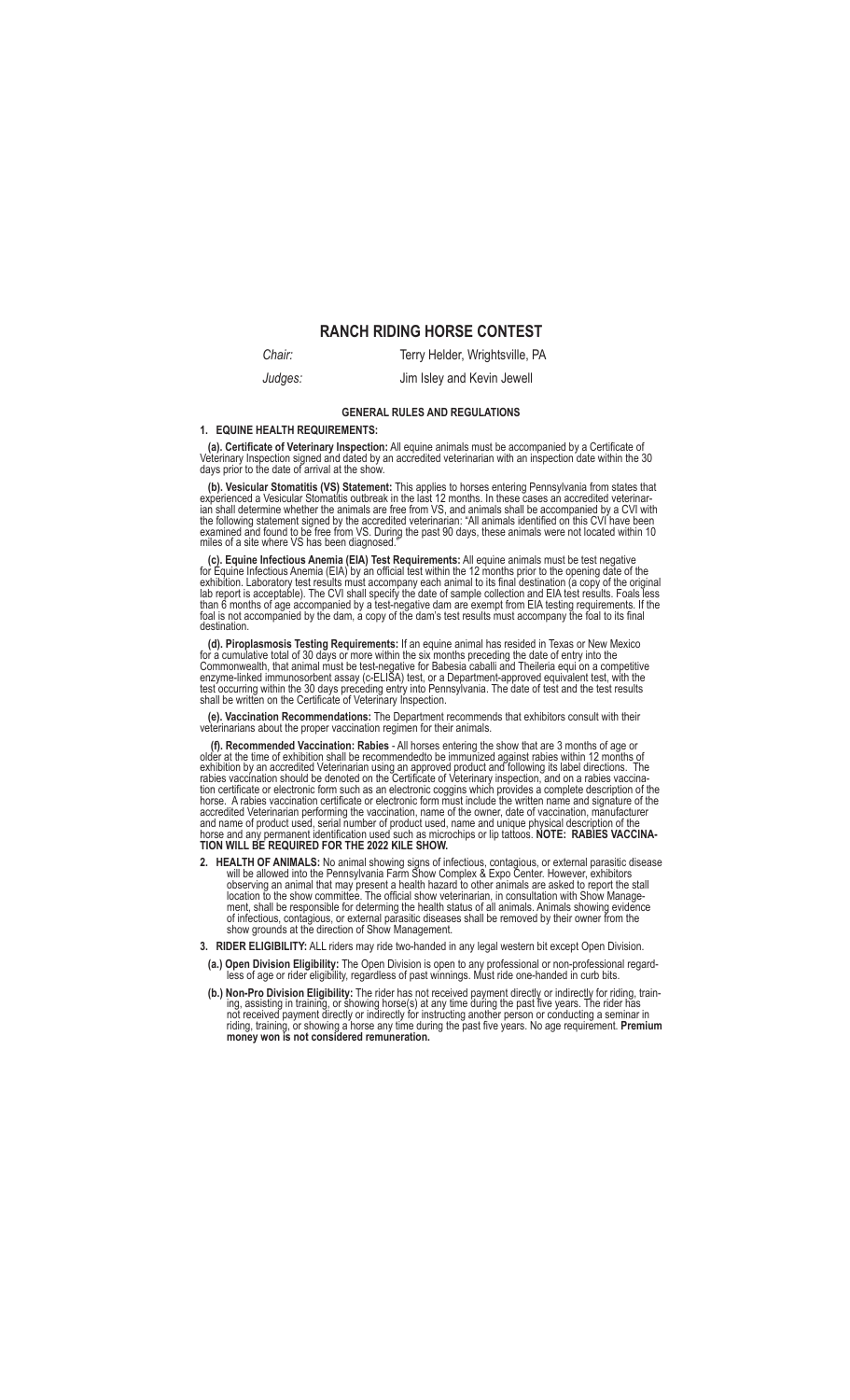- **(c.) Novice Division Eligibility and Restrictions:** The Novice Division is reserved for individuals with limited riding and showing experience who wish to learn more about showing in ECRRA at a begin ner's pace. The rider must meet all Non-Pro eligibility requirements listed above. The rider has not won any champion titles at any show or cumulative year-end award in SVRA, ASHA, East Coast Stock Horse Association, or any State 4-H finals; more than 10 points in any breed association (AQHA, APHA, etc.). No age requirement. **Stallions are prohibited in this division.**
- **(d.) Youth Division Eligibility:** Exhibitors in the Youth Division must be aged 8 through 18 as of January 1 of the current year. **Stallions are prohibited in this division.**
- e.) Primetime Division Eligibility and Restrictions: Exhibitors in the Primetime Division must be 50 years)<br>of age or older as of January 1 of the current year. The rider must meet all Non-Pro eligibility requirements listed above.
- **4. Point Tabulation for Champions, Day End, Year End, and Lifetime Recognition:** To be eligible for a Division Champion an exhibitor must show in four of the five classes offered in each Division. A rider will receive points by their placings and number of entries in a class. *(Example: 10 horses in a class, 1st place receives 10 points, 2nd place 9 points, 3rd place 8 points etc.).*
- **5.****Ranch Horse in Hand and Ranch Pleasure:** The top 10 horses will be placed. Eleventh place and lower will receive points by taking the total number of points left and dividing by the number of horses out of the placings, then each of those horses receive that number of points. *(Example: 15 horses in the class 1st 15 points, 2nd 14 points, 3rd 13 pts, 4th 12 pts, 5th 11pts, 6th 10 pts, 7th 9pts, 8th 8 pts, 9th 7 pts,10th 6pts 11th thru 15th place 3 points each).*
- **6. EQUIPMENT AND ATTIRE:**
- **(a.) Equipment and Apparel:** Horses shall be shown in a western stock saddle. Silver equipment will not count over good, clean working equipment. Horses of all ages may be shown in a snaffle, bosal, or curb bit. Split reins or romal reins shall be used with all curb bits. Split reins may be used with snaffle bits. When a bit is used, the mouth piece must be at least 5/16" and not more than 3/4" in diameter measured 1 inch from the cheek and must be smooth; no twisted wire mouth-pieces. Nothing may protrude below the mouthpiece such as prongs. Curb straps are required for curb bits and the curb chains or straps must be at least ½ inch in width and must lie flat against the horse's chin. No wire curbs are permitted, regardless of the amount of padding or tape.
- **(b.) Prohibited Equipment:** Tie downs, cavessons, gag bits, twisted-wire mouth pieces, mechani cal hackamores and running martingales are prohibited. A judge may prohibit the use of any equip ment deemed to be inhumane. Trimming horses is optional.
- **(c.) Attire:** Riders shall wear protective headgear or western hats, long-sleeved shirts and western boots. Western boots shall include typical cowboy boots or lace-up ropers. All other footwear is prohibited. The use of spurs and chaps shall be optional. Clothing should be neat and clean.
- 7. **GAITS RANCH RIDING/RANCH PLEASURE:** In all gaits, movement of the ranch riding horse should simulate a horse needing to cover long distances, softly and quietly, like that of a working ranch horse. The following term
- **(a.) Walk:** The walk is a natural, flat-footed, four-beat gait. The gait is rhythmic and ground-covering. As in all gaits, the horse should display a level or slightly above level topline with a bright, attentive expression.
- **(b.) Trot:** The trot is a natural two-beat gait demonstrating more forward motion than the western jog.
- **(c.) Extended Trot:** The extended trot is an obvious lengthening of the stride with a definite increase in pace. The horse should be moving in a manner as if it were covering a large area on a ranch with an above level topline.
- **(d.) Lope:** The lope is a three-beat gait. The lope should be relaxed and smooth with a natural, forward-moving stride.
- **(e). Extended Lope:** The extended lope is not a run or a race but should be an obvious lengthening of the stride, demonstrating a forward, working speed. The horse should display an above level topline with a bright, attentive expression.

 The overall cadence and performance of the gaits should be as those described above, with an emphasis on forward movement, free-flowing, and ground covering for all gaits. Transitions should be performed where designated, with smoothness and responsiveness. Posting at the extended trot is acceptable. Touching or holding the saddle horn is acceptable.

- **(f.)** No hoof polish.
- **(g.)** No braided or banded manes/tails or tail extensions.
- **(h.)** Trimming inside ears is discouraged.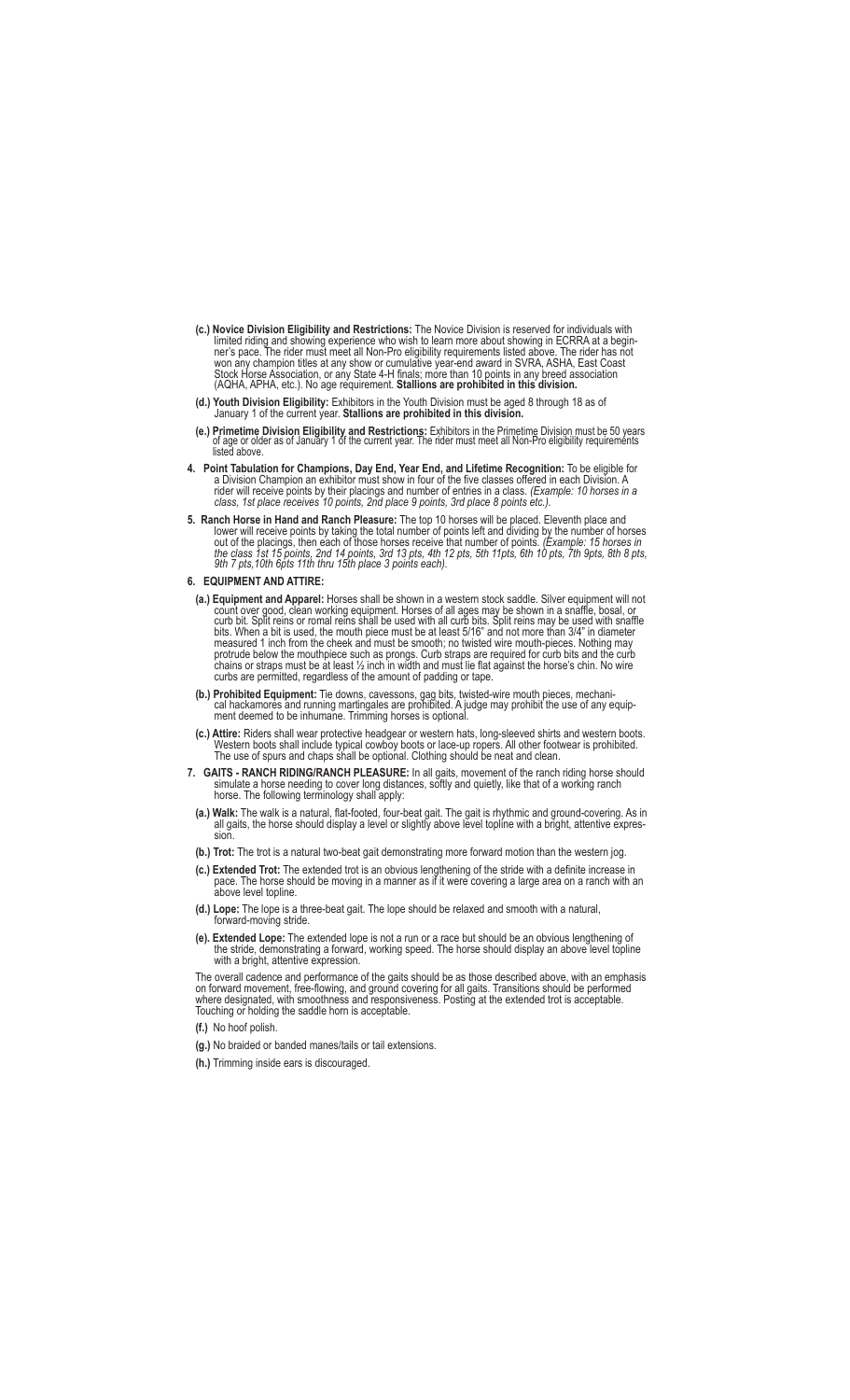- **(i.)** Trimming bridle path is allowed, also trimming of fetlocks or excessive (long) facial hair.
- **(j.)** Equipment with silver should not count over a good working outfit. Excessive silver on bridles and addles is discouraged.

 **PLEASE NOTE: Rules (f.) through (j.) may be waived at shows that offer only a few ECRRA Ap proved Classes.**

- **8. CLASS REQUIREMENTS RANCH RIDING (PATTERN CLASS):** Each horse will work individually, performing the required gait maneuvers and a minimum of three optional maneuvers. Horses will be scored on the basis of 0 to 100, with 70 denoting an average performance. Each maneuver will receive a score that should be added or subtracted from 70 and is subject to a penalty that should be subtracted. Each maneuver will be scored on the following basis, ranging from plus 1 1/2 to minus 1 1/2.: -1 1/2 extremely poor, -1 very poor,-1/2 poor, 0 correct, +1/2 good, + 1 very good, + 1 1/2 excellent. Maneuver scores are to be determined and assessed independently of penalty points.
- **(a.) The required gait maneuvers** will include the walk, trot, and lope both directions; and the extended trot and extended lope at least one direction; as well as stops, and back.
- **(b.) The optional maneuvers** may include a side pass, turns of 360 degrees or more, change of lead (simple or flying), walk, trot, or lope over a log(s); or some reasonable combination of maneuvers that would be reasonable for a horse to perform or encounter during ranch work.
- **9. Ranch Riding Penalties:** A contestant shall be penalized each time the following occur:
- **(a.) One-point penalties:** Too slow (per gait); over-bridled (per maneuver); out of frame (per maneuver); break of gait at walk or trot for two strides or less.
- **(b.) Three-point penalties:** Break of gait at walk or trot for more than two strides; break of gait at lope; wrong lead or out of lead; draped reins (per maneuver); out of lead or cross-cantering more than two strides when changing leads; trotting more than three strides when making a simple lead change; severe disturbance of any obstacle.
- **(c.). Five-point penalties:** Blatant disobedience (kick, bite, buck, rear, etc.) for each refusal.
- **(d.) Ten-point penalties:** Unnatural ranch horse appearance (horse's tail is obvious and consistently carried in an unnatural manner in every maneuver).
- **(e). Off Pattern (OP):** Placed below horses performing all maneuvers. Eliminates maneuver; incomplete maneuver.
- **(f.) Zero (0) score:** Illegal equipment including hoof black, braided or banded manes, or tail extensions; willful abuse; major disobedience or schooling.

 *No specific penalties will be incurred for nicks/hits on logs or over or under spins but deduction may be made in maneuver score*.

- **10. RANCH TRAIL CLASSES CREDITS AND PENALTIES:** All runs begin upon entering the pen; any infractions (such as two hands on the reins, using either hand to instill fear or praise, etc.) are subject to penalty at that time. The rider has the option of eliminating any obstacle, however, this will result in being "Off Pattern" and the horse/rider team may not place above others who have completed the pattern correctly. A judge may ask a horse to pass on an obstacle after three refusals or at any time for safety concerns. Credit is given to horse/rider teams who negotiate the obstacles correctly and efficiently. Horses should receive credit for showing attentiveness to obstacles and ability to pick through the course when the obstacles warrant it while willingly responding to riders' cues on more difficult obstacles. Quality of movement and cadence should be considered part of the maneuver score for the obstacle. Each maneuver will be scored on the following basis, ranging from plus 1 1/2 to minus 1 1/2: -1 1/2 extremely poor, -1 very poor,-1/2 poor, 0 correct, +1/2 good, + 1 very good, + 1 1/2 excellent. Maneuver scores are to be determined and assessed independently of penalty points. Penalties are assessed as follows:
- (a.). One-point penalties: Each hit, bite, or stepping on a log, cone, plant, or any component of the obsta-<br>cle; incorrect or break of gait at walk or trot for two strides or less; both front or hind feet in a single stride slot or space at a walk or trot; skipping over or failing to step into required space; split pole in lope-over; incorrect number of strides, if specified; one step on dismount/remount or ground tie except shifting to balance; over-bridled (per maneuver).
- **(b). Three-point penalties:** Wrong lead; draped reins; break of gait at lope; break of gait at walk or trot for more than two strides; two to three steps on dismount/remount or ground tie.
- **(c.) Five-point penalties:** Spurring in front of cinch; four or more steps on dismount/remount or ground tie; blatant disobedience; use of either hand to instill fear/praise; use of two hands (except in snaffle bit or hackamore or those classes allowed to use two hands as per ECRRA rules) per maneuver;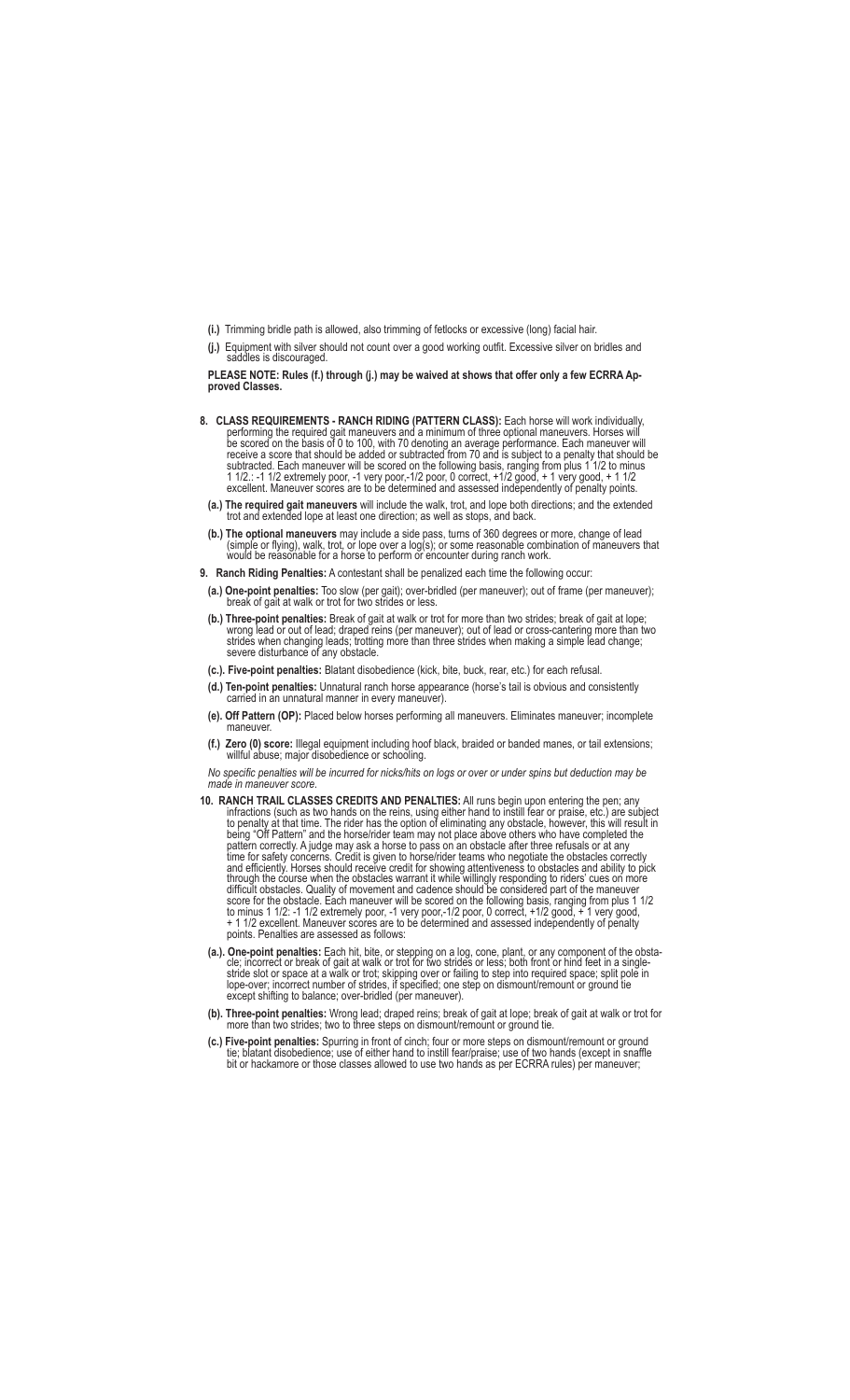more than one finger between split reins or any fingers between romal reins (except two rein) per maneuver; knocking over, stepping out of, or falling off of an obstacle; dropping an object required to be carried; first or second cumulative refusal; letting go of gate.

- **(d.) Off Pattern (OP):** Breaking pattern; repeated disobedience; leaving working area before pattern is complete. Cannot place above others who complete pattern correctly.
- **(e.) Disqualification (DQ):** Lameness; abuse; illegal equipment; disrespect or misconduct; fall of horse/rider (run ends; scores will be given for work done but the horse/rider team will be disqualified and will not be placed); improper western attire. Disqualified entries are counted as an entry in the class but cannot receive points or credits for that class toward the all around.

 **ALL EXHIBITORS must be in proper western attire and tack. Horses, regardless of age, may show in snaffle bits or bosals and show two-handed.**

 **ECRRA exhibitors, except open riders, may show two-handed in any legal western bit.**

**11. RANCH ROUND-UP:** This is a timed event. This class is to prove the agility, versatility, and quick- ness of a ranch horse when called upon. Exhibitors will perform a specific pattern (one of three pat terns) designed by ECRRA. The pattern must be run correctly; the fastest time wins. **Penalties:** Knock down of each obstacle will be a five-second penalty added to the time, performing the pattern<br>incorrectly will result in a no time and will not place. **Walk Trot entries, loping more than three**<br>**strides in a pattern** 

**12. ENTRY FEE:**

| <b>FEE TABLE</b>                         | By 9/23/22 |  |
|------------------------------------------|------------|--|
| All ECRRA classes, per<br>$class*$       | \$24       |  |
| Stall Rental, per stall                  | \$45       |  |
| ***ALL EXHIBITORS ARE REQUIRED TO PAY A  |            |  |
| \$5 PENNSYLVANIA LIVESTOCK               |            |  |
| <b>ASSOCIATION ADMINISTRATION FEE TO</b> |            |  |
| <b>COMPETE AT KILE.***</b>               |            |  |

Additional entries may be made at the Show at a cost of \$30 per class. **No new horse/rider combos will be accepted after 9/23/22.**

**13. ARRIVAL TIME:** *Animals may begin to enter the barns as follows:*

| <b>ARRIVAL TIME</b>                                                                                |                                          |  |
|----------------------------------------------------------------------------------------------------|------------------------------------------|--|
| <b>Horses</b>                                                                                      | Starting 12:00 PM Thursday, September 29 |  |
| $20K$ IN <sub>1</sub> Heresa may begin aboal; in an Thuroday, Cantamber 20, 2022, at 12:00 DM, The |                                          |  |

- **14. CHECK-IN:** Horses may begin check in on Thursday, September 29, 2022, at 12:00 PM. The show office will close Thursday, September 30, at 8:00 PM.
- **15. TRAILER PARKING:** Trailers will be permitted to park on-site as space permits. Off-site parking is encouraged. See the **map** for parking directions.
- **16. STALLING:** Stalls will be assigned.
- **17. BEDDING:** Straw and shavings are the only bedding materials permitted to be used by exhibitors. Initial bedding will not be provided. It must be furnished by the exhibitor. A reputable dealer will be present in the Pennsylvania Farm Show Complex & Expo Center to supply grain, hay, straw, and shavings at local prices during Feed Room Hours. Feed Room will be cash, check, or credit card. No "tabs" permitted.
- **18. Show Office Hours:** The show office will open at 8:00 AM and close one hour after the conclusion of each day's show.
- **19. RELEASE TIME:** *Animals are released from the barns as follows:*

**RELEASE/VACATE TIMES**